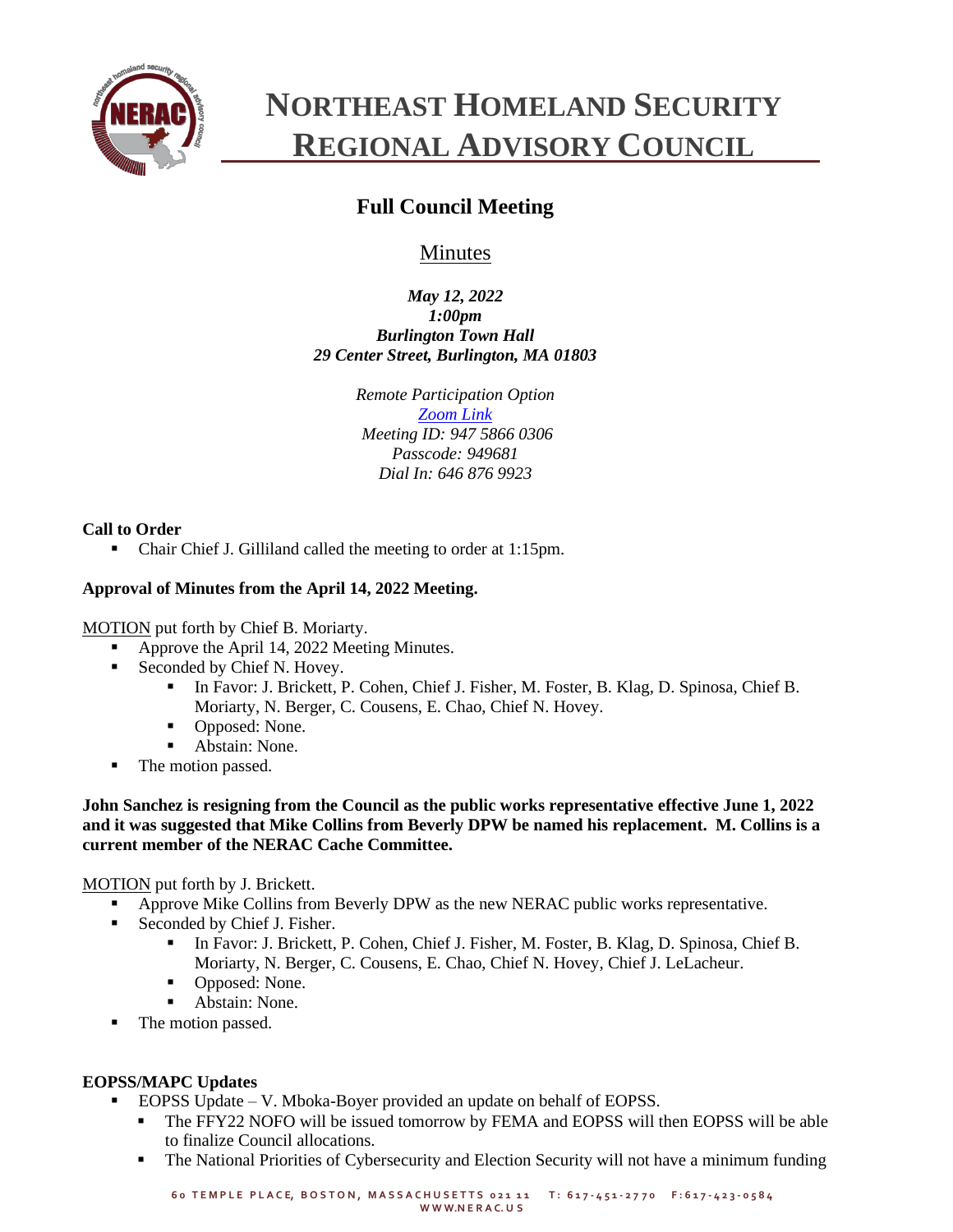requirement. The Community Resilience priority was clarified and includes an expansion of CERT programs.

- **•** There was a statewide event hosted by EOPSS rolling out NFPA 3000 as the state standard in active shooter response efforts.
- **EOPSS** leadership has been in communication with FEMA Region 1 on the Cache Site fee issue and now that the FFY22 NOFO will be released shortly, a decision is expected in the coming months.
- EOPSS has established a working group to strategize what the Commonwealth's response will be to the cybersecurity funding that will be released by the Federal government shortly.
- MAPC Update  $-$  A. Reilly provided an update on behalf of MAPC.
	- **•** Lauren Sacks will be on medical leave for the next few weeks so Council members should contact R. Volinski or A. Reilly if any assistance is needed.
	- Katie Goldrick has been hired by MAPC as the new Grants Management and Program Specialist. Her portfolio will include work associated with MAPC's role as the Statewide Homeland Security Fiduciary, as well as work on behalf of NERAC including management of the Council's social media platforms and inventory.

#### **Council Meeting Location**

- As discussed at previous meetings, next month's June  $T\&E$  and Full Council meetings will be the last ones that can be held at the Burlington Town Hall, due to their increased meeting room needs for their own town departments.
- We will need to find an alternate meeting location for the July meeting onward, ideally centrally located in the NERAC region.
- Please let us know if you have any suggestions or connections.
- Wilmington Fire Department has come forward to offer space for the Council to meet. The large conference room will seat 35 individuals and is located at 1 Adelaide St. in Wilmington.
- MAPC will follow up with the Wilmington Fire Chief William Cavanaugh to schedule the space.

# **Council Membership**

- Open Public Schools Seat
	- Candidates will be attending the June meeting, so please send us interview questions by June 1st.
	- One applicant has removed their name from the running, and the two remaining candidates are Dr. John Buckey of Marblehead, and Dr. Scott Morrison of the Tri-Town School Union.
- **Regional Transit Authority Permanent Designee** 
	- Noah has indicated that scheduling conflicts may make council attendance a challenge and has requested to appoint MVRTA Deputy Administrator Kathleen Lambert as an alternate.
	- **•** Per the bylaws, "Members may appoint permanent designees, with full voting privileges, subject to a majority vote of the Council. Members or their designees must be an active, policy-making member of their respective disciplines in the region."
	- **•** The Council decided to not amend the bylaws to allow for alternate representatives for Council members. Noah Berger indicated he will resign from the Council and the Council voted to approve his suggested replacement.

### MOTION put forth by J. Brickett.

- Approve Kathleen Lambert from Merrimac Valley Regional Transit Authority as the new NERAC Transportation Representative.
- Seconded by Chief B. Moriarty.
	- In Favor: J. Brickett, P. Cohen, Chief J. Fisher, M. Foster, B. Klag, D. Spinosa, Chief B. Moriarty, N. Berger, C. Cousens, E. Chao, Chief N. Hovey, Chief J. LeLacheur, C. Ryan.
	- Opposed: None.
	- Abstain: None.
- The motion passed.

#### **Budget Updates**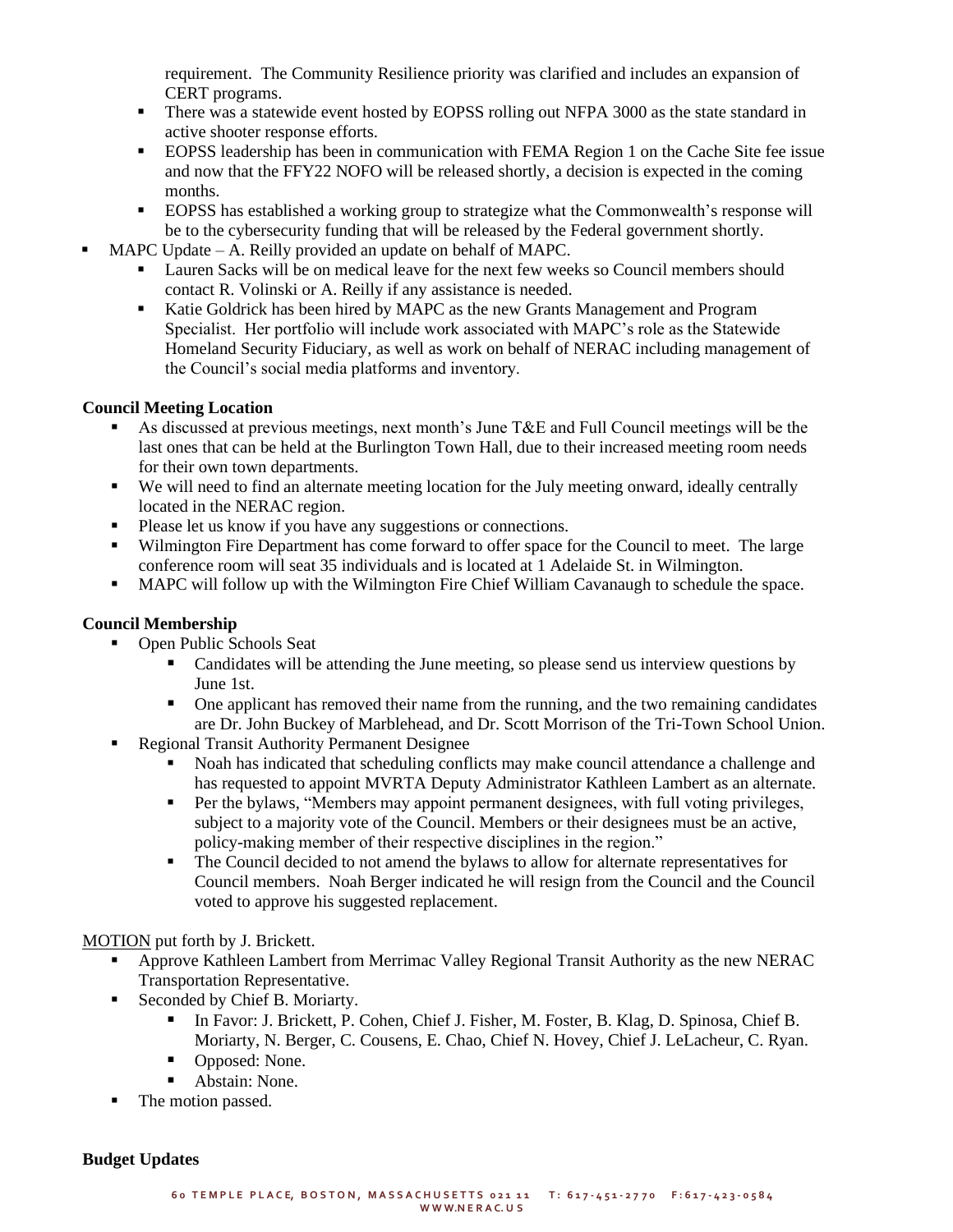- Committee members were provided with copies of the FFY19, FFY20, and FFY21 budgets in the meeting packet.
	- FFY19 Grant End Date: Extended to December 31, 2022.
	- **•** FFY20 Grant End Date: Extended to June 30, 2023
	- **•** FFY21 Grant End Date: July 31, 2023

# **Project Updates**

- *Statewide CISO Project*
	- Bi-weekly progress update meetings have been occurring with the consultant, with representatives from each region in attendance. Thank you to Colby and Ed for supporting NERAC at these meetings.
	- A draft of the regional CISO position description and responsibilities has been developed, and the consultant is continuing review of industry-accepted cost assumptions for program elements.
	- The target for completion of the draft-for-comment report is the end of May.
	- We also noticed that the original motion to split the funding between FFY19 and FFY20 was off by \$3 dollars so we suggest a motion to allocate \$3 from Unallocated (\$15,585) FFY20 Cybersecurity to FFY20 D.01 Statewide CISO Project.

# MOTION put forth by J. Brickett.

- Transfer \$3 from Unallocated FFY20 Cybersecurity to FFY20 D.01 Statewide CISO Project.
- Seconded by C. Ryan.
	- In Favor: J. Brickett, P. Cohen, Chief J. Fisher, M. Foster, B. Klag, D. Spinosa, Chief B. Moriarty, N. Berger, C. Cousens, E. Chao, Chief N. Hovey, Chief J. LeLacheur, C. Ryan.
	- Opposed: None.
	- Abstain: None.
- The motion passed.
- *NEMLEC SWAT Radios* 
	- State Contract PSE01 is now active for Motorola products, and an updated quote has been received from the vendor, which is \$369.15 more than the previous ITT57 quote.

# MOTION put forth by C. Ryan.

- Transfer \$369.15 from Unallocated FFY20 Cybersecurity to FFY20 C.01 SWAT Portable Radios.
- Seconded by P. Cohen.
	- In Favor: J. Brickett, P. Cohen, Chief J. Fisher, M. Foster, B. Klag, D. Spinosa, Chief B. Moriarty, N. Berger, C. Cousens, E. Chao, Chief N. Hovey, Chief J. LeLacheur, C. Ryan.
	- Opposed: None.
	- Abstain: None.
- The motion passed.
- *Merrimack Valley Camera System Expansion* 
	- The PJ was submitted and we are awaiting EOPSS approval.
	- Chief Vasque of Lawrence PD has provided coordinates for 24 camera locations and the EHP is being developed.

# **ARINC Equipment Disposal**

■ No council/committee members or stakeholders were interested in repurposing the equipment. MAPC is working to get an appraisal, but current value is expected to be minimal, if anything, since the equipment is so outdated.

# **NERAC Ambubus and Evacuation Vehicles**

- Ambubus Repairs and Relocation
	- MAPC, Chief Gilliland, and Chief Judge met with representatives from PRO EMS on April 25th to discuss the potential relocation of the Ambubus. This preliminary conversation went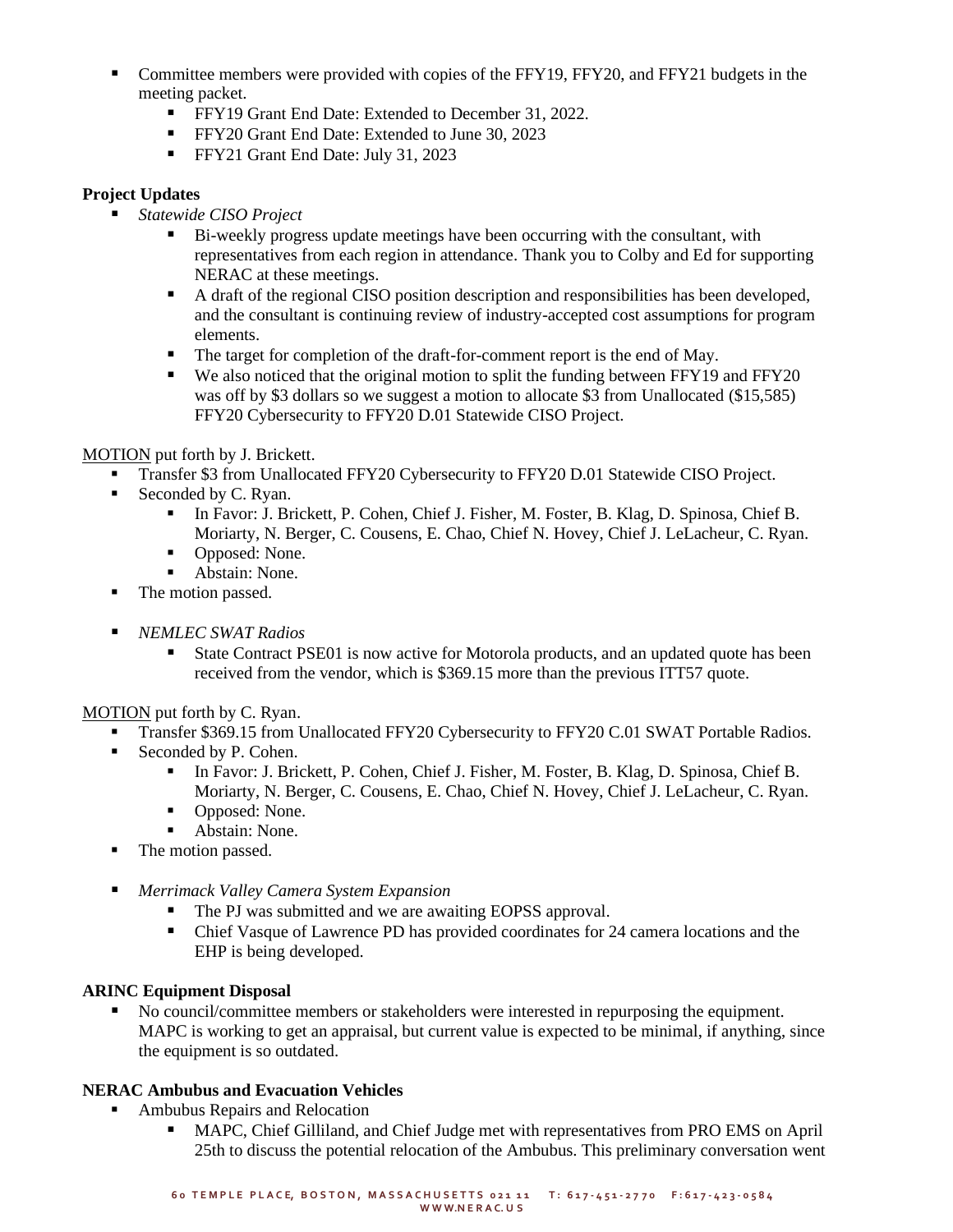well but we are waiting on important follow questions from PRO EMS. In the meantime we still think it would be a good idea to continue reaching out to contacts within our region to see if there is any other interested agencies/organizations who would be willing to host the bus.

■ Noah previously sent a quote of \$800 from MVRTA to fix the power steering of the Ambubus.

#### MOTION put forth by C. Ryan.

- Request EOPSS approval to dispose of the ARINC equipment.
- If a transfer location is confirmed for the Ambubus then MAPC has the authority to move forward with the \$800 repairs transferred from Unallocated FFY20 Cybersecurity.
- Seconded by P. Cohen.
	- In Favor: J. Brickett, P. Cohen, Chief J. Fisher, M. Foster, B. Klag, D. Spinosa, Chief B. Moriarty, N. Berger, C. Cousens, E. Chao, Chief N. Hovey, Chief J. LeLacheur, C. Ryan.
	- Opposed: None.
	- Abstain: None.
- The motion passed.
- Evacuation Vehicles Disposition
	- The disposal letter was sent to EOPSS for approval.

#### **FFY22 Plan Development**

- EOPSS has released the FFY2022 AGF Planning Guidance. The NOFO is not yet out; so, this was based on last year's funding amount. Once the NOFO is released and we know our true budget we will update the Council final budget accordingly.
- NERAC has until May 13 to submit the initial project list and May 20 to submit the councilapproved plan.
- FFY22 Project Requests were presented and discussed, and the Council confirmed NERAC's preliminary project list.
	- Project A List:
		- *Regional Active Shooter Exercise: Hudson, Stow, Concord, and Maynard*
		- *COML/COMT Radio Programming Initiative*
		- *Cybersecurity Initiatives*
		- *District 6 JHIRT Equipment*
		- *Essex County Fire Chiefs' Association Projects*
		- *Regional Active Shooter Drill: Hamilton-Wenham Regional School District*
		- *FD-6/MW Groton to Westford/Communication Upgrade and Enhancement*
		- *Greater Boston Police Council Microwave Switches/Routers*
		- *How to Open a Shelter and Plan Review Workshops*
		- *Incident Command Training*
		- *MAPC Program Management*
		- *Northeastern Massachusetts Law Enforcement Council (NEMLEC) Projects*
		- *Regional Cache Program Maintenance*
		- *Technical Rescue Teams Monthly Drills*
		- *Topsfield Radio Feasibility Study*
	- Project B List:
		- *Active Shooter, Tactical EMS, and MCI Exercise*
		- *Active Shooter Response Training: Acton, Littleton, Groton*
		- *District 6 Mobile Cascade Trailer (Air Trailer)*: The Council will be requiring all band radios not dual band as part of the project.
		- *ECFCA Expansion of UHF Wide Area Network*
		- *Essex County Chiefs of Police Association Drone Project*
		- *NEMLEC Incident Command Van*
		- *NEMLEC SWAT Rook*
		- *NEMTRT Equipment*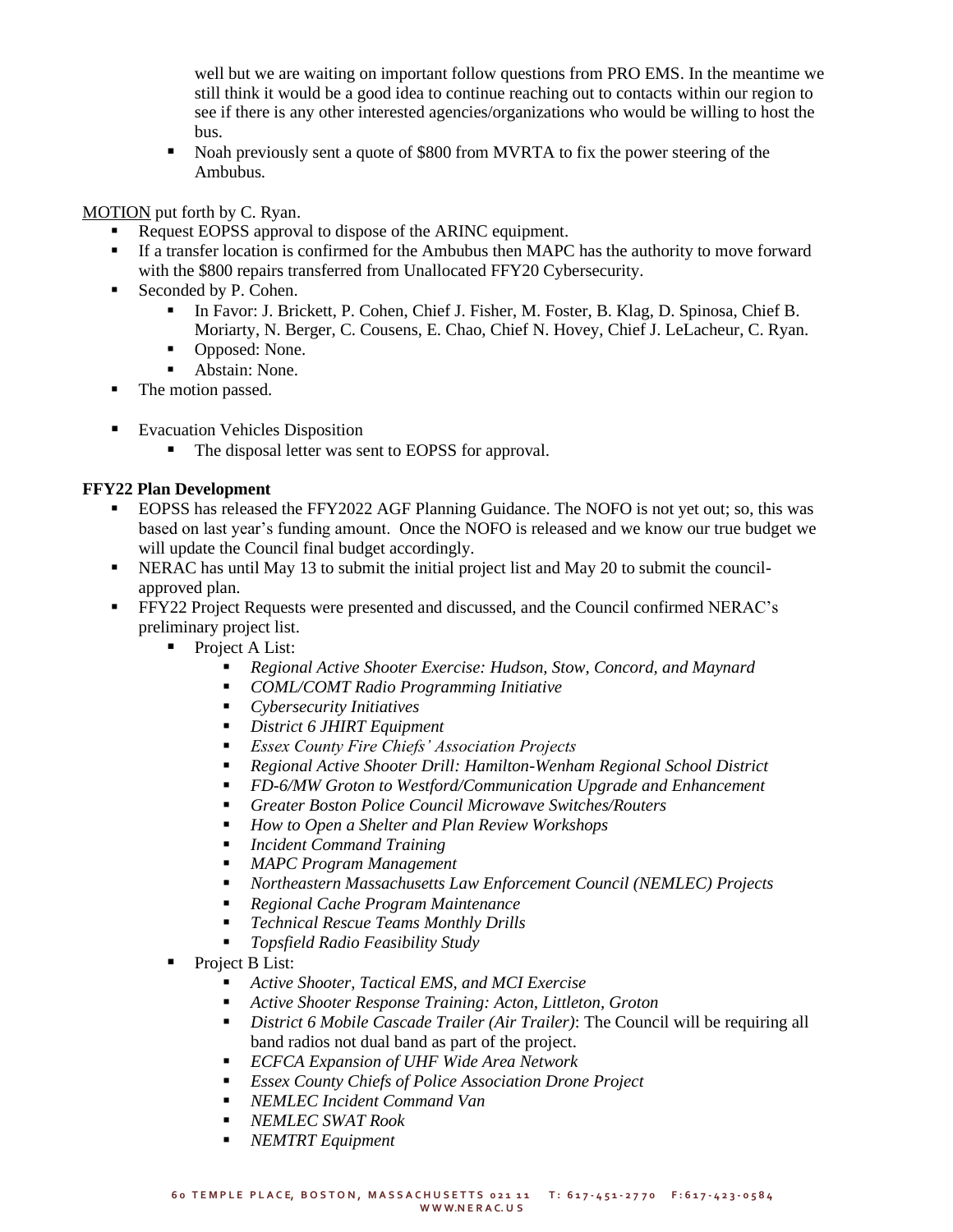#### **Committee/Working Group Updates**

Updates were tabled until the next meeting.

#### **Discipline & State Agency Liaison Updates**

■ Updates were tabled until the next meeting.

#### **New Business Unforeseen by the Chair**

■ None.

MOTION put forth by C. Ryan.

- Approve the FFY22 Project List.
- Allow Chair Chief J. Gilliland to approve the FFY22 Plan for submittal to EOPSS.
- Adjourn the meeting.
	- Seconded by Chief B. Moriarty.
		- In Favor: J. Brickett, P. Cohen, Chief J. Fisher, M. Foster, D. Spinosa, Chief B. Moriarty, E. Chao, Chief N. Hovey, Chief J. LeLacheur, C. Ryan.
		- Opposed: None.
		- Abstain: None.
- The motion passed.

#### **\*\* Next Meeting: June 9, 2022\*\***

#### ATTENDEES - COUNCIL MEMBERS

Chief Jason Gilliland, Chair: Marblehead Fire Department Chief John Fisher: Carlisle Police Department Mark Foster: Director, Beverly Emergency Management Christopher Ryan: Deputy Director, North Shore Regional 911 Center Chief Brian Moriarty: Lawrence Fire Department Chief John LeLacheur: Beverly Police Department Noah Berger: Merrimack Valley Regional Transit Authority Paul Cohen: Town Manager, Town of Chelmsford Colby Cousens: Danvers Director of Information Technology Edward Chao: Analyst, Harvard Kennedy School Dave Spinosa: Communications Director, Essex County Sheriff's Department John Brickett: Executive Director, Northeast EMS Chief Neal Hovey: Topsfield Police Department Bill Klag: Emergency Preparedness Director, North Shore Medical Center

#### ABSENT- COUNCIL MEMBERS

Sheriff Kevin Coppinger: Essex County Sheriff Dave Ouellette: Dracut Public Health Chief Tom Judge: Concord Fire Department Allan Alpert: Director of Emergency Management for the City of Melrose. John Sanchez: Director, Burlington Public Works Department

#### ATTENDEES – OTHER

Lauren Sardella: MEMA Region 1 Heather Tecce: MEMA Region 1 Matt Kolhonen: MEMA Region 1 Anita Arnum: Acton Fire Department Mike Collins: City of Beverly, DPW Ben Podsiadlo: EOPSS Vicky Mboka-Moyer: EOPSS